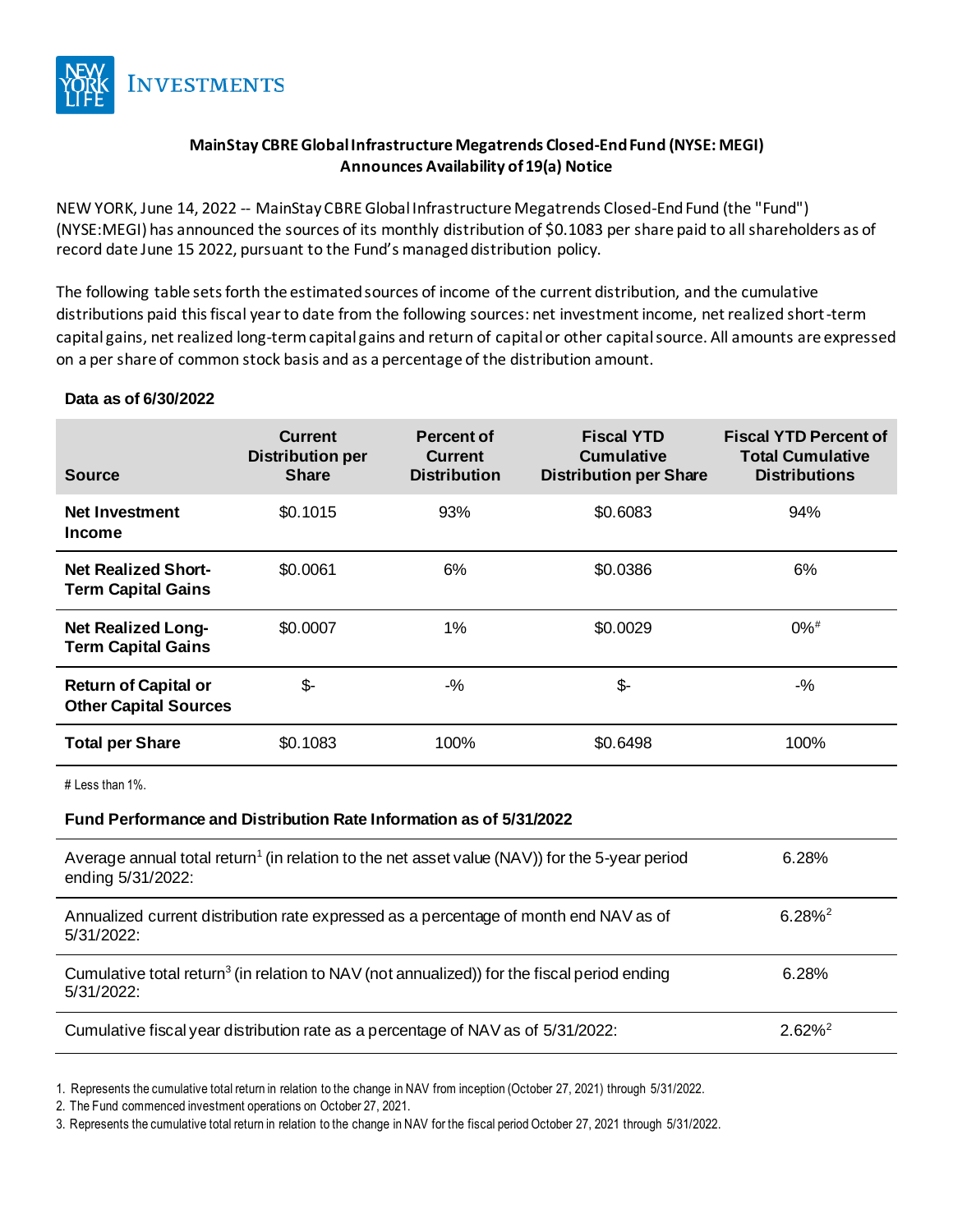

**The Fund has adopted a managed distribution policy (the "Distribution Policy"), pursuant to a Securities and Exchange Commission exemptive order, with the goal of providing shareholders with a consistent, although not guaranteed, monthly distribution. The Fund's monthly distribution is set by its Board of Trustees. The Board reviews the Fund's distribution on a quarterly basis in view of its net investment income, realized and unrealized gains, and other net unrealized appreciation or income expected during the remainder of the year. The Fund strives to establish a level monthly distribution that, over the course of the year, will serve to distribute an amount closely approximating the Fund's net investment income and net realized capital gains during the year. There is no assurance the Fund will continue to pay regular monthly distributions or that it will do so at a particular rate.**

**You should not draw any conclusions about the Fund's investment performance from the amount of this distribution or from the terms of the Fund's Distribution Policy.**

**Please note: The amounts and sources of distributions reported in this 19(a) Notice are only estimated and are not being provided for tax reporting purposes. The actual amounts and sources of income of the amounts for tax reporting purposes will depend on the Fund's investment experience during the remainder of its fiscal year and may be subject to changes based on tax regulations. The Fund will send you a Form 1099-DIV for the calendar year that will tell you how to report these distributions for federal income tax purposes.**

The Fund is a closed-end fund, which is traded on the New York Stock Exchange and invests primarily in incomeproducing equity securities issued by infrastructure companies. Holdings are subject to change. Past performance is no guarantee of future results.

The Fund's daily New York Stock Exchange closing prices, net asset values per share, as well as other information are available by clicking [here](https://www.newyorklifeinvestments.com/investment-products/closed-end-funds/mainstay-cbre-global-infrastructure-megatrends-fund-megi?ticker=MEGI) or by calling the Fund's shareholder servicing agent (855) 456-9683.

# **Before considering an investment in the Fund, you should understand that you could lose money. There are risks inherent in all investments. The Fund's risks include:**

**New Fund Risk:** The Fund is a new fund which may result in additional risk. The Fund may cease operations and investors may be required to liquidate or transfer their investments at an inopportune time.

**Limited Operating History Risk:** The Fund is a recently organized, non-diversified, closed end management investment company with limited operating history. It is designed for long term investing and not as a vehicle for trading. Shares of closed end investment companies frequently trade at a discount from their NAV. This risk may be greater for investors expecting to sell their shares in a relatively short period of time after completion of the public offering.

**Limited Term Risk:** Unless action is otherwise taken by the Board in accordance with the Declaration of Trust, the Fund will commence the process of liquidation and dissolution at the close of business on December 15, 2033 (the "Termination Date"). The Fund will not seek to return an initial investment in common shares by an investor on the Termination Date. Instead, the Fund will distribute an amount equal to the Fund's NAV at that time, which may be greater or less than an investor's initial investment.

**Infrastructure Industry Risk:** The Fund is particularly exposed to adverse economic, regulatory, political, legal, geographical, and other changes affecting the issuers of infrastructure related securities. Infrastructure related companies are subject to a variety of factors that may adversely affect their business or operations, including high interest costs in connect ion with capital construction programs, difficulties in obtaining financing for construction programs, costs associated with environmental and other regulations, the effects of economic slowdown, surplus capacity, increased competition from other providers of services, uncertainties concerning the availability of fuel at reasonable prices, the effects of energy conservation policies, changes in market sentiment and other factors. Additionally, infrastructure related companies may be subject to regulation by various governmental authorities, may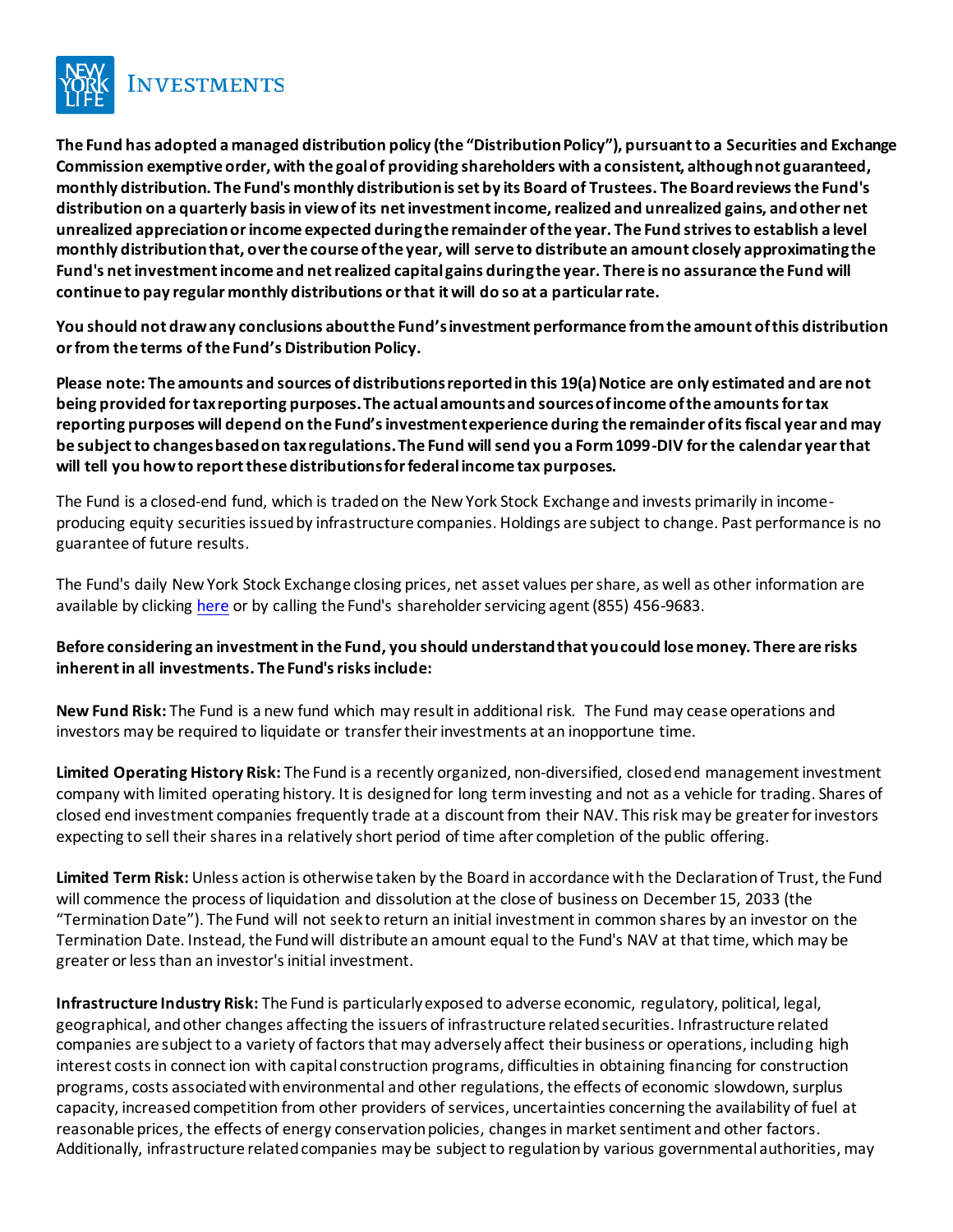

also be affected by governmental regulation of rates charged to customers, service interruption, and/or legal challenges due to environmental, operational, the imposition of special tariffs and changes in tax laws, regulatory policies, and accounting standards. There is also the risk that corruption may negatively affect infrastructure projects, resulting in delays and cost overruns.

**Leverage Risk:** The use of leverage creates an opportunity for increased common share net investment income dividends, but also creates risks for the holders of common shares. Leverage is a speculative technique that exposes the Fund to greater risk, and increased costs. Leverage may cause greater changes in the Fund's NAV. The Fund will also have to pay interest on its borrowings, if any, which may reduce the Fund's return.

**Equity Securities Risk:** Equity securities prices have historically experienced periods of significant volatility, particularly during recessions or other periods of financial stress. Common stock prices, like other equity securities may be affected by macroeconomics and other factors affecting the stock market in general, including financial or political conditions that m ay affect particular industries, or the economy in general. Preferred stocks are subject to issuer specific risks, in addition to the general equity risks, and unlike common stocks, participation in the growth of an issuer may be limited.

**Foreign Securities Risk:** Foreign securities can be subject to greater risks than U.S. investments, including currency fluctuations, less liquid trading markets, greater price volatility, political and economic instability, less publicly available information, and changes in tax or currency laws or monetary policy. These risks are likely to be greater for emerging markets than in developed markets.

**Convertible Securities Risk:** The value of a convertible security, which is a form of hybrid security (i.e., a security with both debt and equity characteristics), typically increases or decreases with the price of the underlying common stock. In general, a convertible security is subject to the market risks of stocks, and its price may be as volatile as that of the underlying stock, when the underlying stock's price is high relative to the conversion price, and a convertible security is subject to the market risks of debt securities, and is particularly sensitive to changes in interest rates, when the underlying stock 's price is low relative to the conversion price. The general market risks of debt securities that are common to convertible securities include, but are not limited to, interest rate risk and credit risk, they are subject to the risk that the issuer will not be able to pay interest or dividends when due; and their market value may change based on changes in the issuer's credit rating or the market's perception of the issuer's creditworthiness.

**Debt Securities Risk:** The risks involved with investing in debt securities include (without limitation) credit risk the risk that an issuer, guarantor, or liquidity provider of a debt security may be unable or unwilling, or may be perceived (whether by market participants, ratings agencies, pricing services or otherwise) as unable or unwilling, to make timely principal and/or interest payments, or to otherwise honor its obligations.

**Maturity Risk:** Maturity is the average expected repayment date of the Fund's portfolio, taking into account the expected final repayment dates of the securities in the portfolio. A debt security with a longer maturity may fluctuate in value more than a debt security with a shorter maturity. Therefore, the NAV of the Fund that holds debt securities with a longer average maturity may fluctuate in value more than the NAV of the Fund that holds debt securities with a shorter average maturity.

**Investment and Market Discount Risk:** An investment in the Fund's Common Shares is subject to investment risk, including the possible loss of the entire principal amount that you invest. As with any stock, the price of the Fund's Common Shares will fluctuate with market conditions and other factors. At any point in time an investment in the Fund's Common Shares may be worth less than the original amount invested, even after taking into account distributions paid by the Fund. The Fund uses leverage, which will magnify the Fund's investment, market, and certain other risks.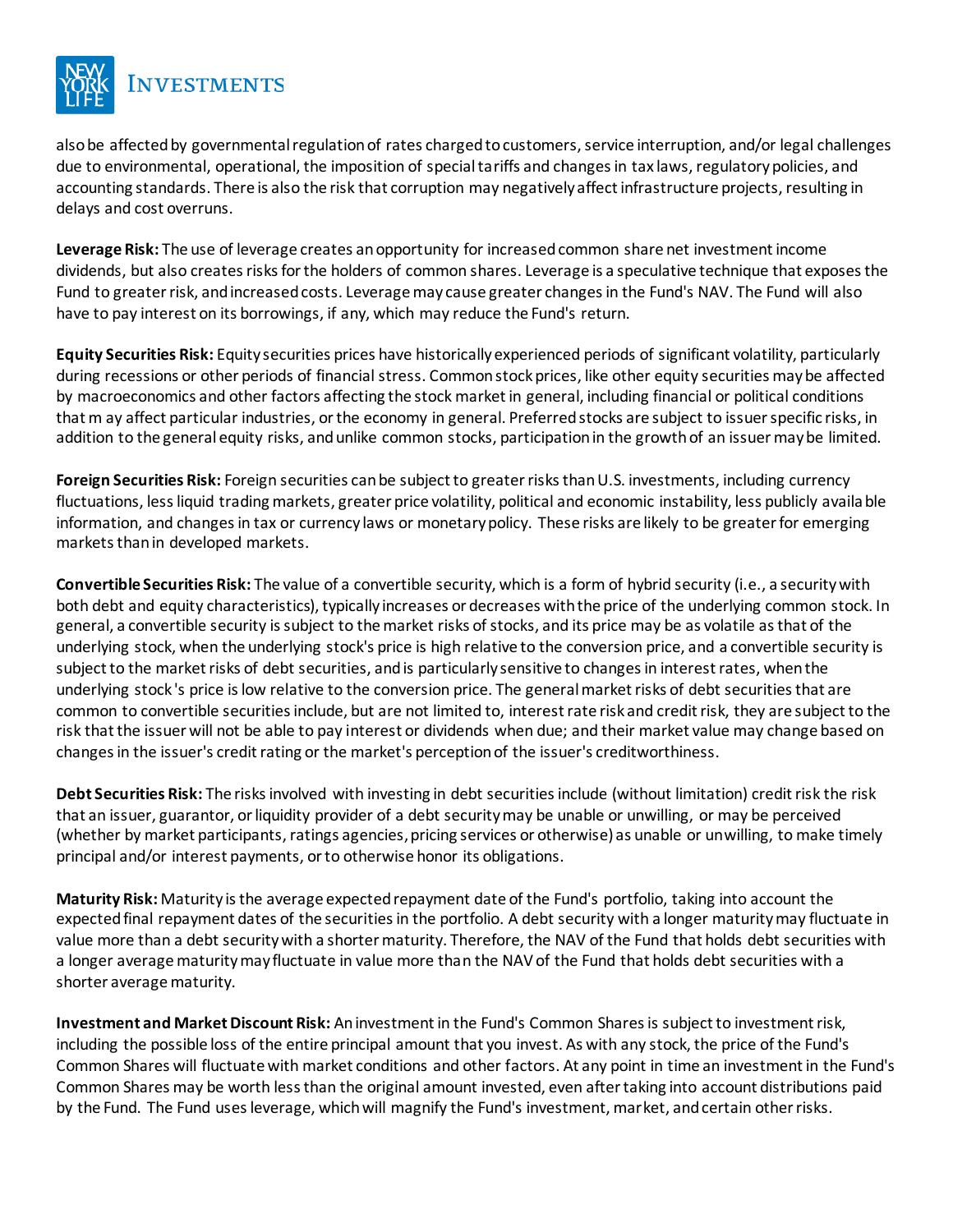

**Dividend Paying Securities Risk:** Dividends the Fund receives on common stocks are not fixed but are declared at the discretion of an issuer's board of directors. There is no guarantee that the issuers of the securities held by the Fund will declare dividends in the future or that, if dividends are declared, they will remain at their current levels or increase over time. The Fund's emphasis on dividend paying securities could cause the Fund to underperform versus similar funds that invest without consideration of a company's track record of paying dividends or ability to pay dividends in the future. Dividend paying securities may not participate in a broad market advance to the same degree as other securities, and a sharp rise in interest rates or an economic downturn could cause a company to unexpectedly reduce or eliminate its dividend.

**Discount from Net Asset Value Risk:** Shares of closed end investment companies frequently trade at a discount from their net asset value. This characteristic is a risk separate and distinct from the risk that the Fund's NAV per Common Share could decrease as a result of its investment activities and may be greater for investors expecting to sell their Common Shares in a relatively short period of time following completion of this offering. The net asset value per Common Share will be reduced immediately following this offering as a result of the payment of certain offering costs. Although the value of the Fund's net assets is generally considered by market participants in determining whether to purchase or sell Common Shares, whether investors will realize gains or losses upon the sale of the Common Shares will depend entirely upon whether the market price of the Common Shares at the time of sale is above or below the investor's purchase price for the Common Shares. Because the market price of the Common Shares will be determined by factors such as net asset value, dividend and distribution levels and their stability (which will in turn be affected by levels of dividend and interest payments by the Fund's portfolio holdings, the timing and success of the Fund's investment strategies, regulations affecting the timing and character of Fund distributions, Fund expenses and other factors), supply of and demand for the Common Shares, trading volume of the Common Shares, general market, interest rate and economic conditions and other factors that may be beyond the control of the Fund, the Fund cannot predict whether the Common Shares will trade at, below or above net asset value or at, below or above the initial public offering price.

**Emerging Markets Risk:** The risks of foreign investments (or exposure to foreign investments) are usually much greater when they are made in (or result in exposure to) emerging markets. Investments in emerging markets may be considered speculative. Emerging markets are riskier than more developed markets because they tend to develop unevenly and may never fully develop. They are more likely to experience high rates of inflation and currency devaluations, which may adversely affect returns. In addition, many emerging markets have far lower trading volumes and less liquidity than developed markets, may be more likely to suffer sharp and frequent price changes or long-term price depression due to possible adverse publicity, investor perceptions, or the actions of a few large investors. Also, there may, be less publicly available information about issuers in emerging markets, and such issuers may not be subject to accounting, auditing, recordkeeping, and financial reporting standards and requirements comparable to those of companies in developed markets.

**Investors should consider the investment objectives, risks, charges and expenses of the Fund carefully before investing. The Fund's prospectus, which contains this and other information about the Fund, should be read carefully before investing. A copy of the prospectus relating to this Fund may be obtained by contacting your financial advisor, or by calling 800-624-6782.**

### **About New York Life Investments**

With over \$650 billion in Assets Under Management\* as of December 31, 2021, New York Life Investments is comprised of the affiliated global asset management businesses of its parent company, New York Life Insurance Company (New York Life), and offers clients access to specialized, independent investment teams through its family of affiliated boutiques. New York Life Investments remains committed to clients through a combination of the diverse perspectives of its boutiques and a long-lasting focus on sustainable relationships.